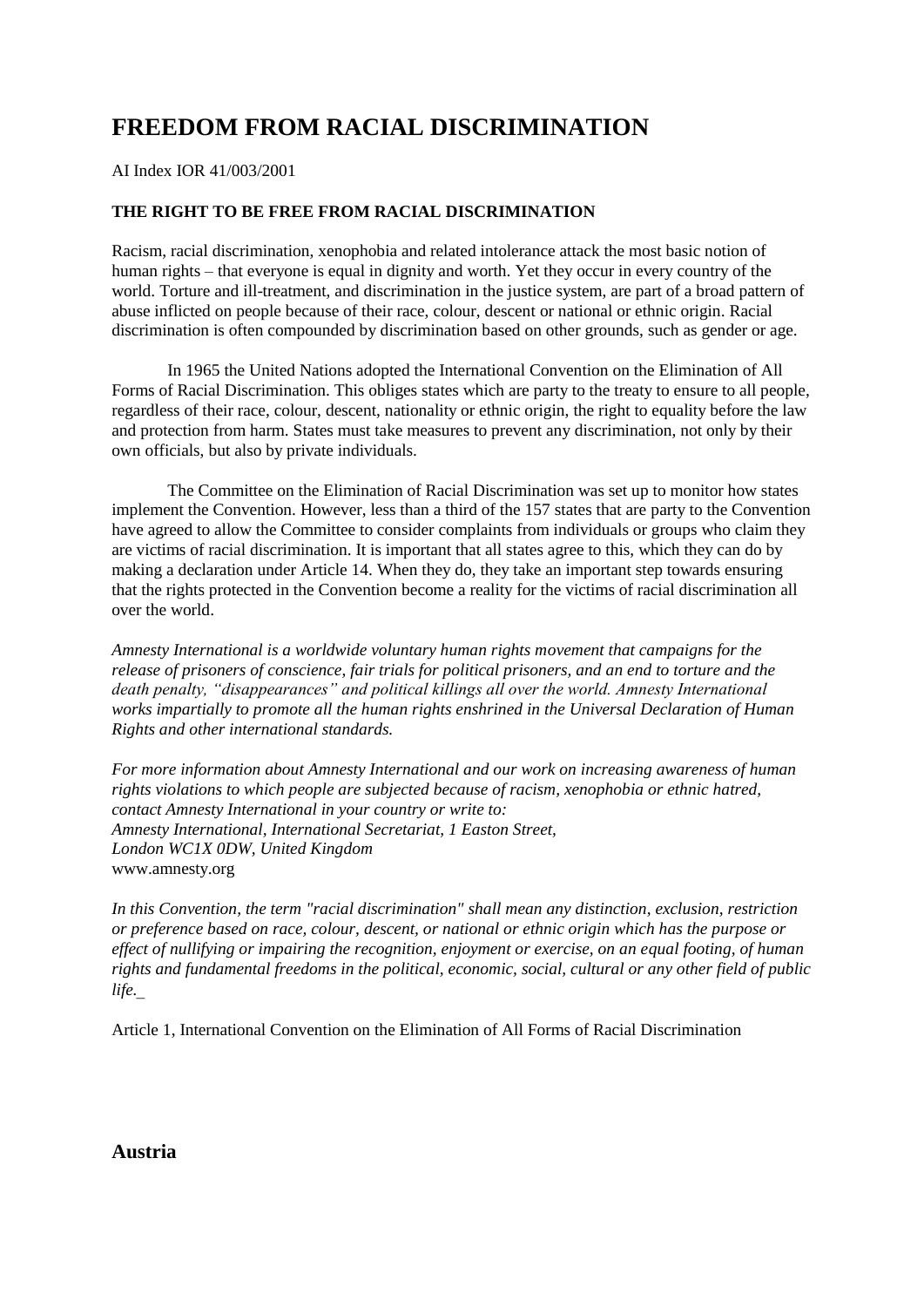*Police officers allegedly acted towards the asylum-seekers in a disparaging manner, laughing at those who showed they were suffering pain while being searched internally, and using degrading language.*

#### **Asylum-seekers targeted by police**

On the evening of 17 January 2000, around 130 police officers raided a building used to house asylum-seekers in Traiskirchen, Lower Austria, searching for drugs. During the search around 80 residents were confined by police to certain areas of the building, such as their bedrooms and kitchens. Many reportedly had their hands painfully bound with plastic ties while they were systematically searched for drugs. Some people were reportedly subjected to degrading internal body searches in view of other residents as well as police officers. A number of people were allegedly searched internally by officers using the same pairs of latex gloves. Police officers allegedly acted in a disparaging manner, laughing at those who showed they were suffering pain while being searched internally, and using degrading language.

The police raid reportedly lasted for approximately four hours, during which 80 asylum-seekers were temporarily deprived of their liberty, many of them strip-searched and subjected to internal body searches. Fifteen people were eventually arrested, reportedly for possessing small amounts of drugs.

Amnesty International (AI) is concerned that the police operation targeted the entire population of block three of the residence in order to apprehend a small number of possible drug users and drug dealers. While AI recognizes the right of the Austrian authorities to combat drug dealing, this should not be achieved in a manner which violates human rights.

AI's concerns about the police raid in Traiskirchen echo the organization's wider concern that, in the course of the campaign against drugs in Austria, people have sometimes been targeted by police without reasonable grounds and apparently on the basis of their ethnic background rather than on reasonable suspicion that individuals were engaged in crime.

In recent years, AI has received an increasing number of allegations of ill-treatment by police in Austria. A large number of these claims involve ill-treatment of non-Caucasian foreign or Austrian nationals and the use of racist language by police officers. A number of alarming incidents have been documented.

In May 1999, 25-year-old Nigerian asylum-seeker Markus Omofuma died while being deported by three Austrian police officers. He was allegedly gagged and bound "like a mummy" with adhesive tape. The criminal case against the police officers charged in connection with his death is not expected to come to trial until sometime in 2001.

In November 1998, a black Austrian citizen was stopped by the police for reversing into a one-way street. The police officers used racist language, beat him to the point of unconsciousness and resumed beating him when he regained consciousness. While the police officers involved were tried, and, after an appeal in July 2000, convicted and sentenced to two-month suspended prison sentences for intentionally physically assaulting the 39-year-old detainee, the victim was also tried, convicted and sentenced in August 1999 to a suspended prison term of four months for resisting state authority.

AI has also expressed concern that investigations into police ill-treatment have been slow, lacking in thoroughness and often inconclusive, and that counter-charges such as resisting arrest, physical assault or defamation were often brought against those who lodged complaints and eyewitnesses of ill-treatment by police officers. In July 2000 AI was threatened with court action after the organization asked the authorities to investigate the alleged police ill-treatment of a 13-year-old boy of Turkish origin.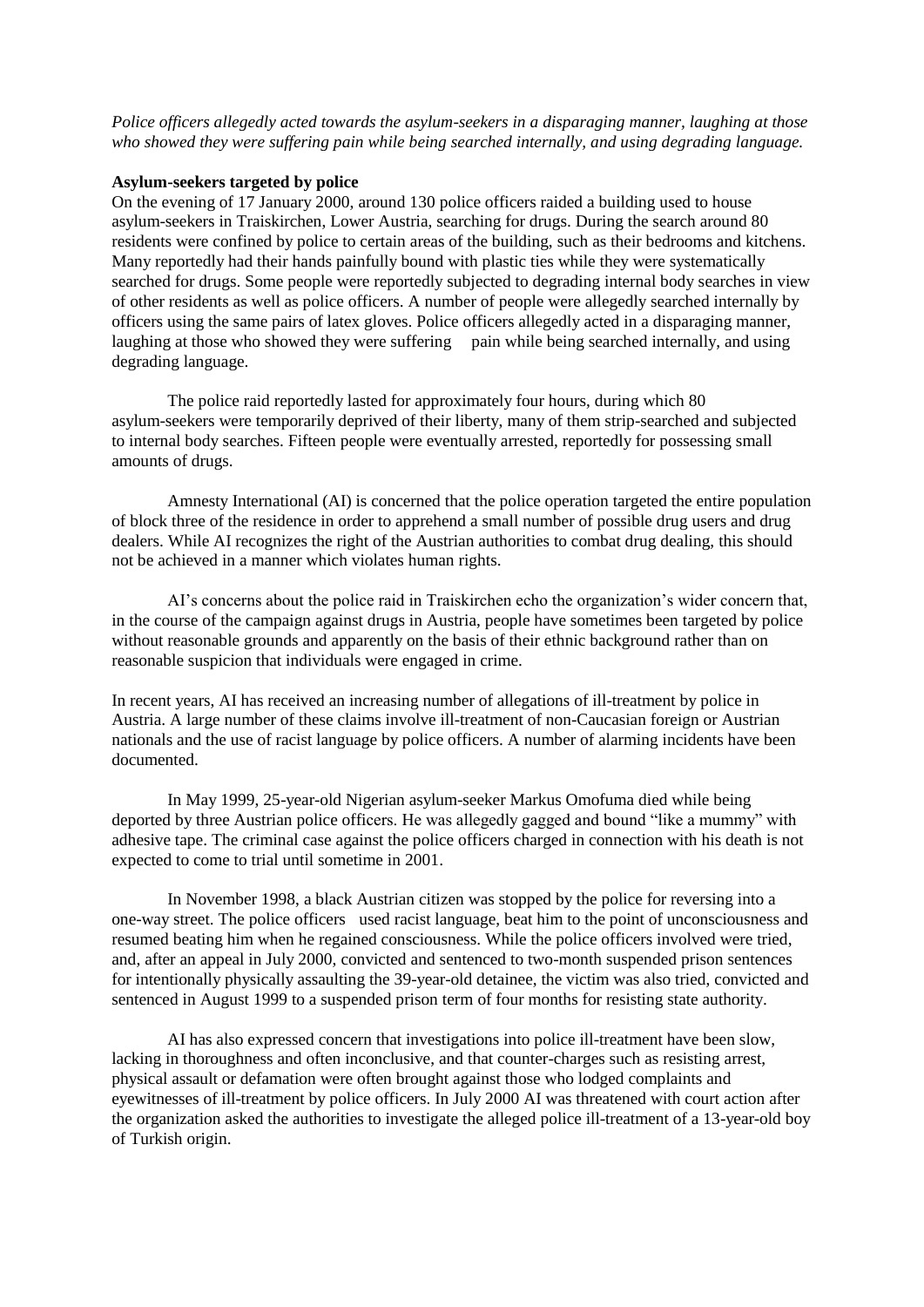Throughout 1999 and 2000 AI repeatedly called on the Austrian government to address racism in the police force, thoroughly investigate all incidents of ill-treatment, send a clear message to police that ill-treatment is unacceptable, and bring the perpetrators to justice.

In May 2000 the Ministry of the Interior stated that an investigation had been launched into the allegations of ill-treatment by police at Traiskirchen. On 10 July 2000 the Lower Austrian Independent Administrative Tribunal in Saint Pölten also heard the first of a series of testimonies about the police raid from some of the asylum-seekers who brought complaints against the police. The findings of the investigations have not yet been made public.

## **WHAT YOU CAN DO**

Please send letters or faxes urging the government to:

\* protect the rights of all people, without distinction, exclusion, restriction or preference based on race, colour, descent or national or ethnic origin, including asylum-seekers

\* inform the public of the findings of the investigation into the police raid on a house of asylum-seekers in Traiskirchen, and take appropriate measures against those responsible for cruel, inhuman or degrading practices

\* implement effectively the International Convention on the Elimination of All Forms of Racial Discrimination and make a declaration under Article 14 of the Convention to permit individuals to complain to the Committee on the Elimination of Racial Discrimination

Address your letters or faxes to:

Herrn, Ernst Strasser, Bundesminister für Inneres Bundesministerium für Inneres, Herrengasse 7, 1014 Wien, Austria Fax: + 43 1 531 26 39 10

Dieter Bönmdorfer, Bundesminister für Justiz, Museum Straße 7, 1070 Wien, Austria Fax: + 43 1 521 52 727

Front photo: Traiskirchen Asylum Centre. © Rudi Handl

# **BULGARIA**

*Tsvetalin Perov said that a police officer beat him unconscious. The next thing he remembered was being awoken by the pain of being on fire.*

#### **A 16-year-old boy severely burnt in police detention**

On the evening of 29 April 2000, Tsvetalin Perov was arrested in Vidin, Bulgaria. He was taken to the police station and placed in a locked room. At around 9pm Tsvetalin Perov was taken from the police station to Sveta Petka hospital. He had third-degree burns to 15 per cent of his body, some so deep that they required skin grafts.

Tsvetalin Perov is a 16-year-old Roma boy. He is an epileptic and was reportedly expelled from a school for children with learning difficulties for persistent stealing. He is reported to have been arrested and detained by police often, and on several occasions was allegedly ill-treated by police officers who interrogated him. His sister claims to have seen him returning home from such interrogations covered in blood on several occasions.

The account given by Tsvetalin Perov of the events of 29 April seems to point to him catching fire as a result of action by a police officer. After his release from hospital he told the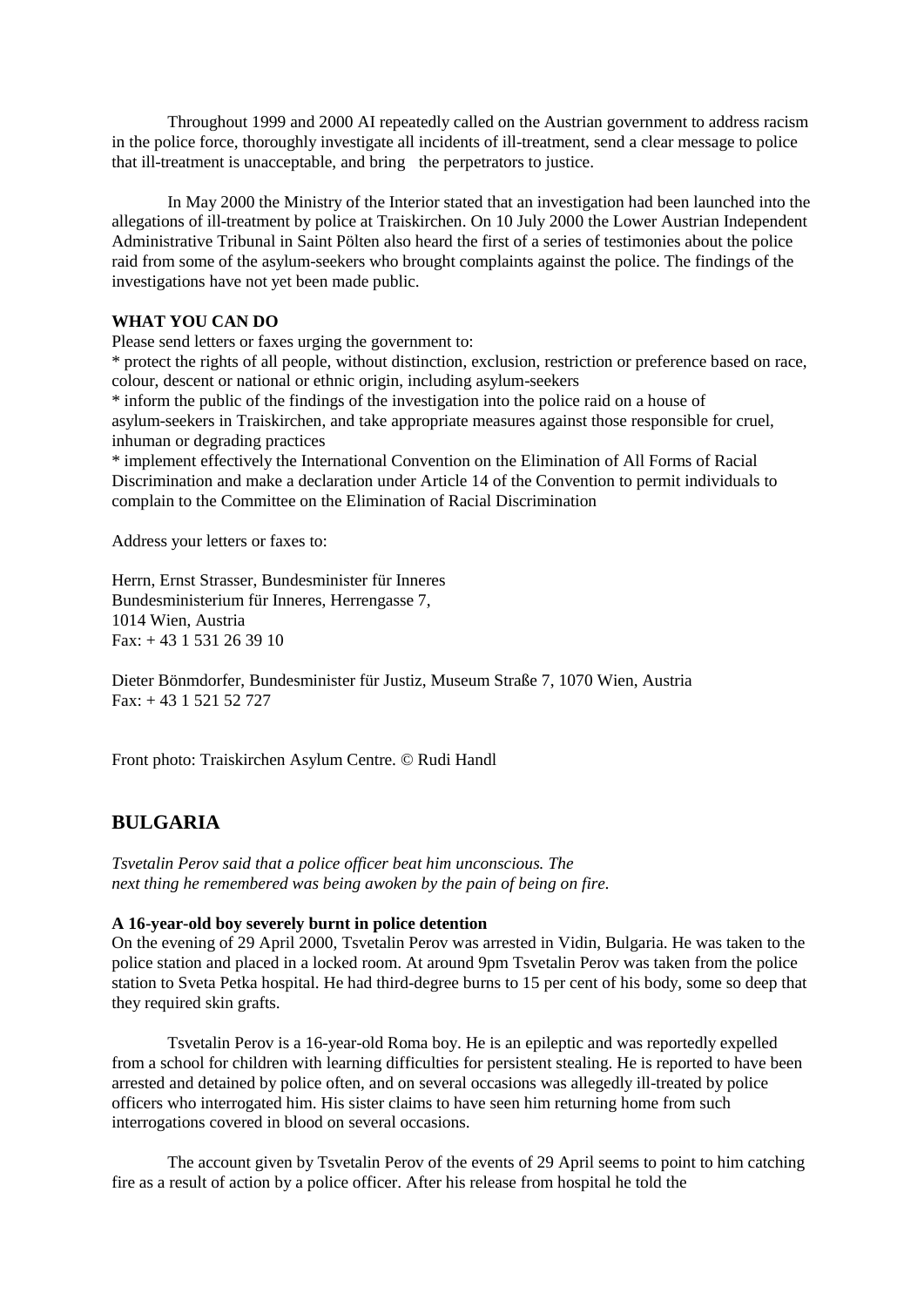non-governmental organization Drom that he was locked in a room at the police station with a police officer who punched him and kicked him, knocking him unconscious. He says that the next thing he remembers was being awoken by the pain of being on fire and that his screams brought other police officers, who extinguished the fire.

The police reportedly issued no information about the incident, and an investigation was not initiated until Drom and a local journalist publicized it. It is reported that police officers told the military prosecution investigator that duty officer Lyudmil Ivanov heard Tsvetalin Perov screaming in the locked room in which he had been left by himself. According to the police, officer Ivanov called senior sergeant Vanyo Milkanichov to assist him. They found Tsvetalin Perov on fire and took him out into the corridor, where the fire was extinguished.

The Vidin police officers who interviewed Tsvetalin Perov on 4 May 2000 reported that he claimed to have retained some cigarettes and a disposable lighter in a cigarette packet during his detention at the police station. Reportedly, it was with these items that he set himself on fire. However, it is obligatory Bulgarian police procedure to remove even shoelaces from detainees. After the incident, the police were unable to find the cigarettes and lighter or matches which Tsvetalin Perov was said to have had.

In November 2000 the Ministry of the Interior confirmed that the police searched Tsvetalin Perov before he was placed alone in a cell. According to the ministry, the Vidin Military Prosecutor has opened an investigation into the circumstances leading to the burning of Tsvetalin Perov.

Amnesty International is concerned about the high incidence of reports of ill-treatment by Bulgarian police officers, which appears to be a systemic, institutional problem. A questionnaire survey conducted among nearly 1000 convicts in Bulgaria's prison system on behalf of the Bulgarian Helsinki Committee, a local human rights non-governmental organization, in early 1999 revealed that over half claimed that they were tortured or ill-treated during arrest or when detained at a police station. When broken down by ethnic group, the results showed that the highest incidence of alleged ill-treatment by police officers was reported by Roma respondents. Sixty per cent of the Roma prisoners surveyed claimed that they were ill-treated in police detention.

#### **WHAT YOU CAN DO**

Please send letters or faxes urging the government to:

\* protect the rights of all people, without distinction, exclusion, restriction or preference based on race, colour, descent or national or ethnic origin, including members of the Roma community \*ensure that impartial and thorough investigations are promptly initiated into all allegations or reports of ill-treatment by police officers of members of the Roma community, including the burning of Tsvetalin Perov, and that the police afford all necessary cooperation enabling the perpetrators to be brought to justice

\* initiate effective training programs for police officers to ensure understanding and implementation of national and international human rights standards

\* implement effectively the International Convention on the Elimination of All Forms of Racial Discrimination and make a declaration under Article 14 of the Convention to permit individuals to complain to the Committee on the Elimination of Racial Discrimination

Address your letters or faxes to:

Mr Emanuil Yordanov, Minister of the Interior, 6 Septemvri 29, 1000 Sofia, Bulgaria Fax: + 3592 987 7967, + 3592 982 2047

Mr Nikola Filchev, Chief Prosecutor, 2 Vitosha Blvd.,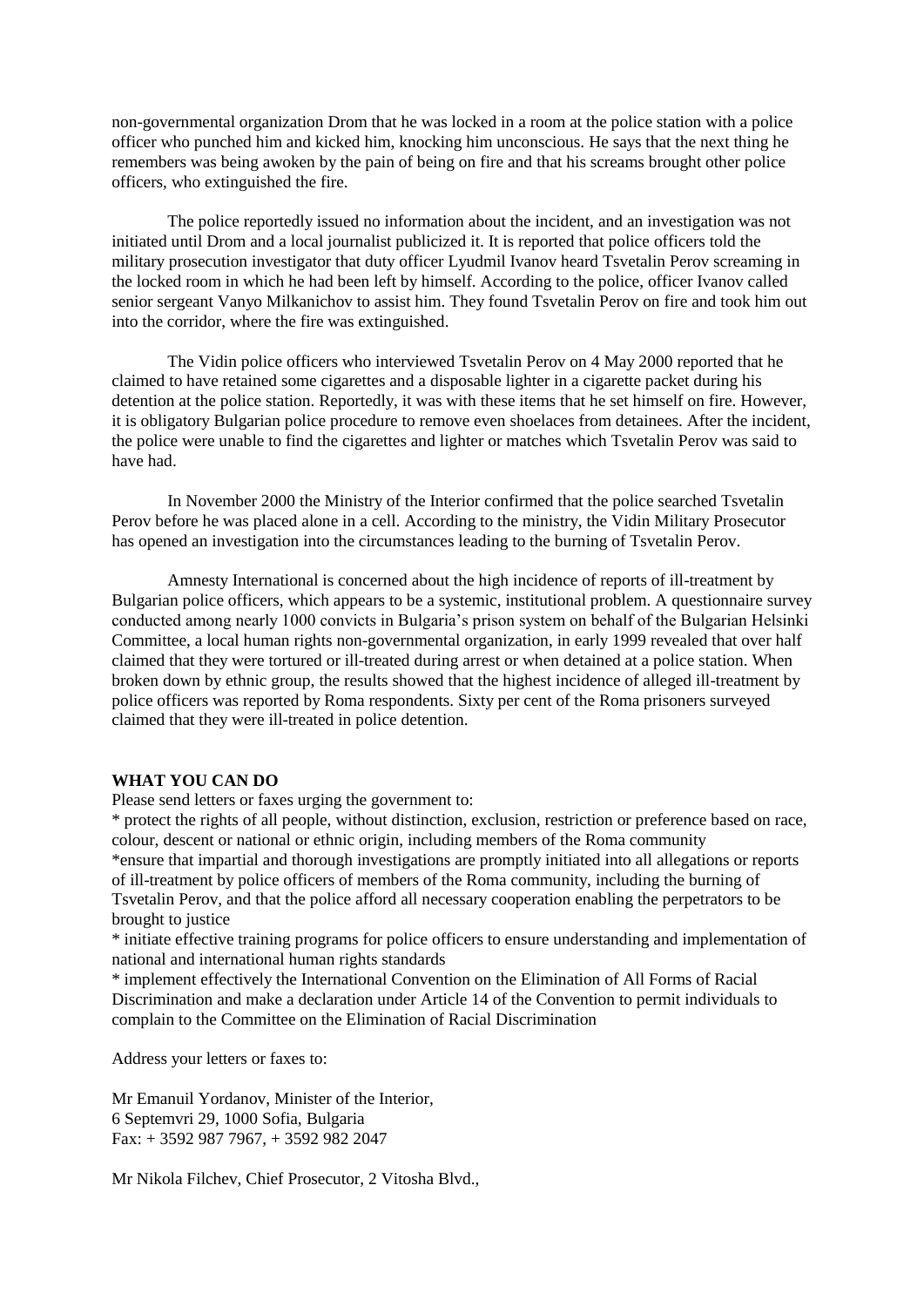1000 Sofia, Bulgaria Fax: + 3592 986 2270

Left and front: Tsvetalin Perov in hospital three days after suffering third-degree burns in a police cell. © AI. Photo courtesy of Vanya Stavre

# **EQUATORIAL GUINEA**

*"One of his feet became infected because of the torture, gangrene set in, and he went crazy."* Eyewitness description of Ireneo Barbosa Elobé who died in detention

#### **Imprisonment, torture and ill-treatment of ethnic Bubis**

Ireneo Barbosa Elobé was one of about 500 people arrested in Equatorial Guinea in January and February 1998 following attacks on several military barracks on Bioko Island. Most of the people arrested were members of the Bubi ethnic group, the indigenous population of Bioko Island.

After the attacks on the barracks, in which four soldiers and three civilians died, the authorities unleashed a systematic program of repression and arrests against large sections of the Bubi population. Security forces beat, insulted and harassed Bubis in the streets and in their homes. Members of the security forces watched without intervening as mobs beat and raped Bubis. Relatives of people wanted by the security forces, including women and the elderly, were taken hostage to force those who had fled or gone into hiding to give themselves up. Villages were looted and a number of people were extrajudicially executed.

Many of those arrested appear to have been detained solely because of their ethnic origin. At least six detainees, including Ireneo Barbosa Elobé, died following torture by the security forces while in detention.

In May 1998 more than 110 people were tried in connection with the attacks on the military barracks. The five-day summary military trial did not respect international standards of fair trial. The military court pronounced 15 death sentences – later commuted to life imprisonment – and sentenced some 70 people to prison terms ranging from six to 26 years. All the convictions were apparently based on confessions made under torture. An Amnesty International (AI) delegation observing the trial saw clear signs that the defendants had been tortured. Some had fractured bones in their feet and hands and at least 10 had had part of their ears cut off with razor blades.

Since their trial and conviction, the prisoners have been held in extremely harsh conditions without adequate food or medical treatment and many are said to be very weak. Most have been relying on relatives to bring them food and medicine. Ill-treatment and lack of care reportedly lead to the death of one prisoner, Martin Puye, in July 1998 and a second, Diego Sepa Tobachi, in October 1999.

On 3 March 2000 some 40 prisoners were transferred from prison in the capital Malabo, on Bioko Island, to Evinayong, some 500 kilometres east of Malabo, making it very difficult for their families to provide them with medicine, food and moral support. In December 2000 President Teodoro Obiang Nguema Mbasogo issued a decree pardoning 14 of these prisoners, including Milagrosa Cheba, the only woman of the group.

AI considers that most of the people arrested and sentenced in 1998 are prisoners of conscience imprisoned solely because of their ethnic origin. AI has publicly called on the authorities of Equatorial Guinea to release the prisoners of conscience and to improve the prison conditions of all the prisoners.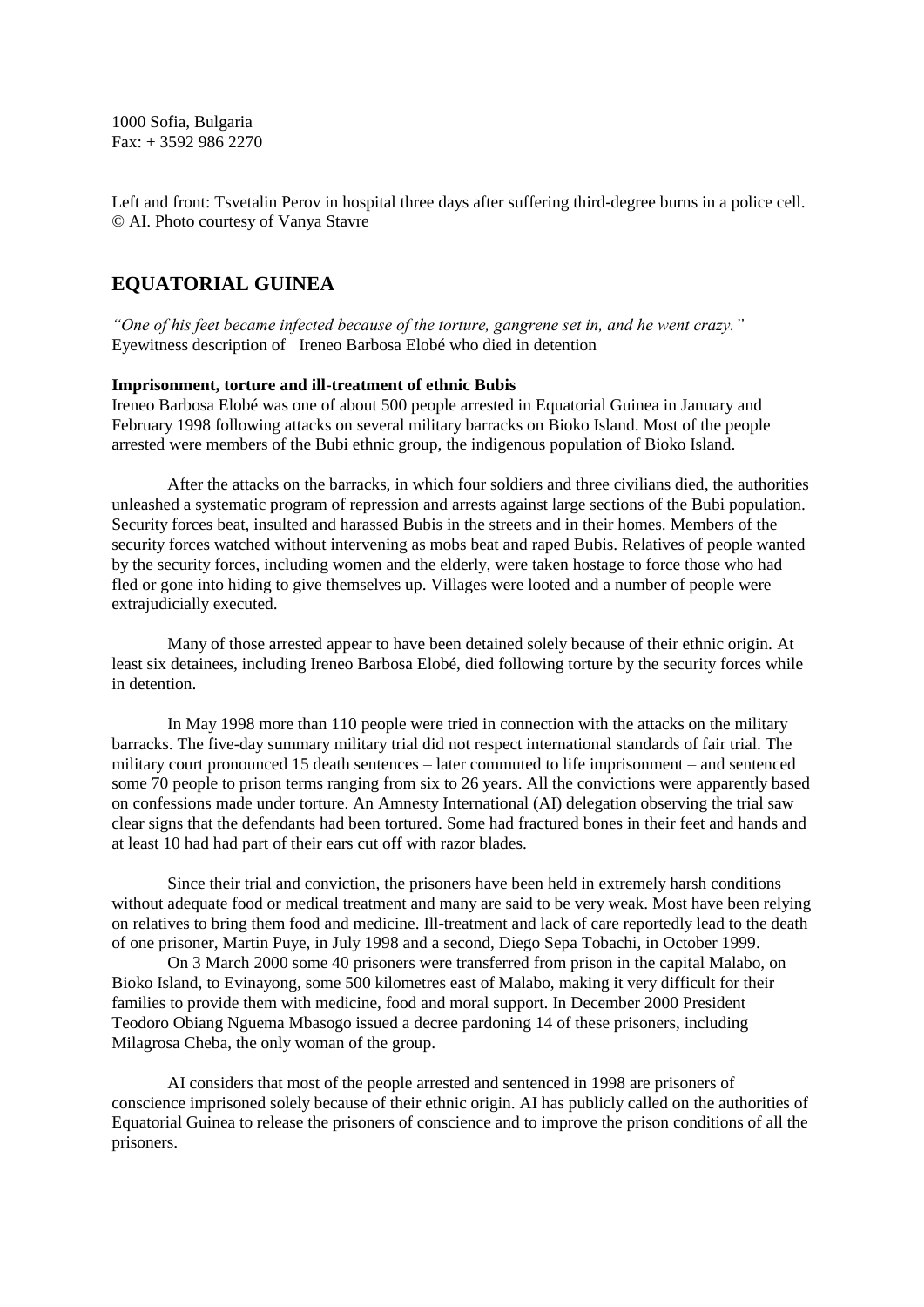In February 1997 the President publicly admitted for the first time that human rights had been systematically violated in his country and announced that measures would be taken to end these abuses. Yet the massive human rights violations which followed the January 1998 attacks showed that for the Bubi people, this presidential statement was no more than an empty promise.

### **WHAT YOU CAN DO**

Please send letters or faxes urging the government to:

\*protect the rights of all people, without distinction, exclusion, restriction or preference based on race, colour, descent or national or ethnic origin, including the Bubis, an indigenous group

\* release unconditionally all Bubis unfairly convicted in May 1998 solely because of their peaceful political activities or on account of their ethnic origin

\* take measures to ensure that all detainees receive adequate food and medical care

\* allow international humanitarian organizations such as the International Committee of the Red Cross access to the prisoners

\* ratify the International Convention on the Elimination of All Forms of Racial Discrimination and make a declaration under Article 14 of the Convention to permit individuals to complain to the Committee on the Elimination of Racial Discrimination

Address your letters or faxes to:

General Teodoro Obiang Nguema Mbasogo, Presidente de la República, Gabinete del Presidente de la República, Malabo, República de Guinea Ecuatorial Fax: + 240 9 3313/3334

Santiago Nsobeya Efuman, Ministro de Asuntos Exteriores, Ministerio de Asuntos Exteriores, Malabo, República de Guinea Ecuatorial Fax: + 240 9 3132/2320

Above: A defendant with cut ears © Gervasio Sanchez Front: Martin Puye, a defendant, at the trial © Gervasio Sanchez

# **HONDURAS**

*His body was found on the side of the road, riddled with bullets and injuries from a knife or machete.*

#### **Indigenous leader murdered**

Cándido Amador Recinos was murdered on the night of 12 April 1997 in Copán Ruinas, Honduras. His body was found on the side of the road, riddled with bullet wounds and injuries from a knife or machete. He had deep wounds on the face, neck, arms and hands. One wound to his right hand was so deep that the index finger was severed. The autopsy determined the cause of death to be an injury to the brain, and considered that the wounds in the hands and arms were inflicted when Cándido Amador tried to defend himself from the attack. There were reports that many cigarette butts were found in the place where he was killed, suggesting his attackers had been waiting for him for some time.

Cándido Amador, 38, was a Chorti, one of the indigenous peoples of Honduras. The General Secretary of the Advisory Committee to Honduran Indigenous Groups, for many years he had been involved in the struggle to secure lands for indigenous groups and improve their living conditions.

Indigenous people are probably the most marginalized in Honduran society. Many communities live under constant fear of losing the lands where they live as, despite obligations under national and international law, the government has failed to provide them with deeds to protect their right to live on and use the land. Disputes with landowners, multinational logging companies and tourist enterprises over the recognition of land rights have led to abuses against indigenous leaders,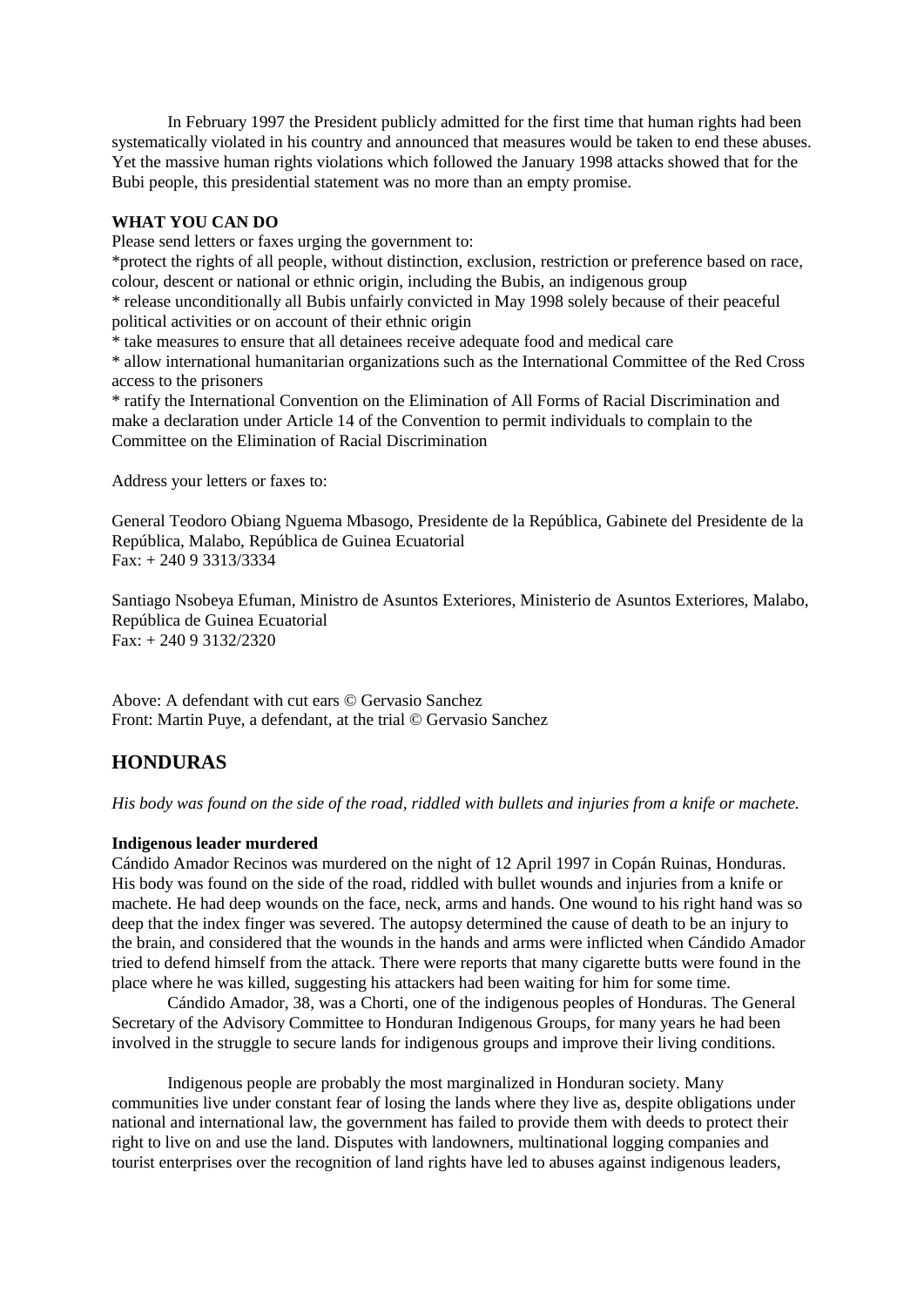including violence, intimidation and death threats. The authorities have consistently failed to properly investigate such abuses, or to offer adequate protection against them.

Indigenous peoples' organizations claimed that landowners were responsible for the death of Cándido Amador. Only a few days before his death he had informed colleagues that he had received numerous death threats.

An official investigation into the killing led to the arrest of one man in late April 1997, but he was released due to lack of evidence. In May 1997 two labourers were arrested following allegations from a young man, but he later recanted and the men were released.

No further attempts appear to have been made to find those responsible – actual perpetrators or instigators – for the death of Cándido Amador Recinos. The Chorti people and indigenous peoples in general in Honduras continue to call for the authorities to carry out a thorough and independent investigation of his killing and to bring those responsible to justice.

Abuses against indigenous peoples in Honduras and the failure to investigate them and bring those responsible to justice have been a matter of concern for Amnesty International for many years. Over the past decade some 25 indigenous people in Honduras have been killed by individuals or groups allegedly linked to local authorities or the military. Other indigenous leaders have been injured or threatened and harassed, reportedly by landowners or other private individuals, with the alleged or apparent collusion of local officials.

In September 2000 the government and indigenous groups signed an agreement in which the government made a number of commitments, including the creation of a Special Programme of Investigation into the killings of indigenous leaders, including Cándido Amador Recinos. However, no progress has been reported on this. While impunity prevails over justice in Honduras, indigenous people continue to suffer.

## **WHAT YOU CAN DO**

Please send letters or faxes urging the government to:

\* protect the rights of all people, without distinction, exclusion, restriction or preference based on race, colour, descent or national or ethnic origin, including indigenous groups

\* carry out a prompt, full and impartial investigation into the killing of Cándido Amador Recinos, an indigenous leader, make public the results and bring those responsible to justice

\* ensure that, in accordance with international standards, all victims of human rights abuses receive reparation, including compensation

\* ratify the International Convention on the Elimination of All Forms of Racial Discrimination and make a declaration under Article 14 of the Convention to permit individuals to complain to the Committee on the Elimination of Racial Discrimination

Address your letters or faxes to:

S.E. Carlos Roberto Flores Facussé, Presidente de la República de Honduras, Casa Presidencial, Boulevard Juan Pablo Segundo, Palacio José Cecilio del Valle Tegucigalpa, Honduras Fax: + 504 234 1484

Dr. Roy Edmundo Medina, Fiscal General de la República, Fiscalía General, Ministerio Público Edificio Castillo Poujol, 4 Avda, Colonia Palmira, Boulevard Morazán, Tegucigalpa, Honduras Fax: + 504 239 4750 / 239 3698 / 393687

Left and front: Cándido Amador Recinos © Private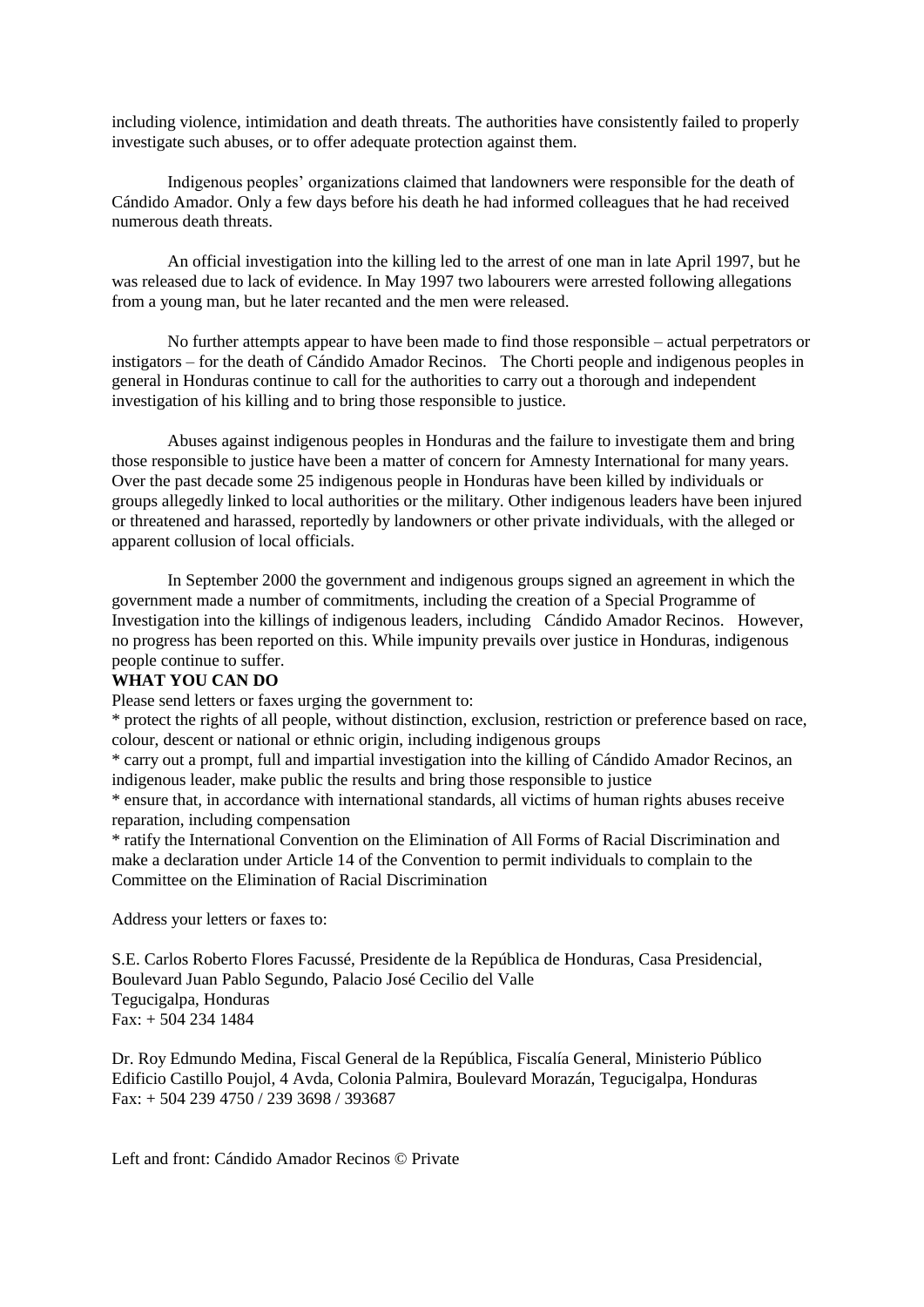# **INDIA**

*They left him for for dead, and told the police that they had killed him.* 

#### **Brutal attacks on** *dalits*

On the evening of 23 October 2000, in the village of Guthakar in Rajasthan, India, half a dozen men attacked Laxman Singh. They beat his legs with stones and a heavy iron bar from a tractor. They stuffed his mouth with a cloth so that he could not cry out and took money and food from him. Leaving him for dead, the men informed the police that they had killed him.

The police took Laxman Singh to Bharatpur hospital, where he was not given a bed or immediate treatment for his injuries. The attackers reportedly gave a doctor money to falsify the medical records and told him that it did not matter if he died. Laxman Singh was later transferred to a hospital in Jaipur where doctors told him that, because of the poor treatment given at Bharatpur hospital, his legs had developed gangrene and would have to be amputated.

Forty-year-old Laxman Singh and his family are dalits, a disadvantaged social group formerly known as "untouchables" who suffer severe discrimination throughout India. In Guthakar the 10 dalit families live apart from the other villagers, mainly members of the higher Gujjar caste. They are not allowed to take water from the village well or to touch eating implements belonging to others, and are forced to work for higher caste villagers, often with no payment.

In June 2000 Gujjar villagers began to put pressure on Laxman Singh, his brother and son to build them a house. Since they had received no payment for previous work done for them, they refused. Several violent confrontations followed, including the beating of Laxman Singh's brother and his wife by Guijars. Local police officials – of a similar level caste to the Guijars – ignored the brothers' complaints and verbally abused the dalits for daring to file complaints against the Gujjars.

Even after a complaint was finally filed, in early October, through the intervention of a local dalit representative, no protection was offered to Laxman Singh and his family and no action was taken against police officials who had refused to file the complaints.

It is reported that the police officer who had refused to file complaints by Laxman Singh and his brother told the Gujjars that if they killed Laxman Singh, the police would protect them. A few weeks later the Gujjar men attacked Laxman Singh.

Police wrote the initial complaint about the incident before they took any testimony from Laxman Singh. There are reports that pressure was put on the police not to list all the names of the attackers in the complaint, that the leaders of the attack were not named and that there has been no police investigation to identify them.

Three Gujjar men were arrested and charged with offences including attempted murder. When they were brought before a magistrate, they took the opportunity to warn villagers that if Laxman Singh and his family did not compromise they would be killed. The three men were remanded to judicial custody but released on bail in January 2001.

Following repeated appeals by human rights organizations, on 13 December 2000 the authorities in Rajasthan reportedly promised to pay Rs.35,000 [\$US756] in compensation to Laxman Singh and his family. The family continue to receive threats and have had to leave the village.

## **WHAT YOU CAN DO**

Please write letters or faxes calling on the government to: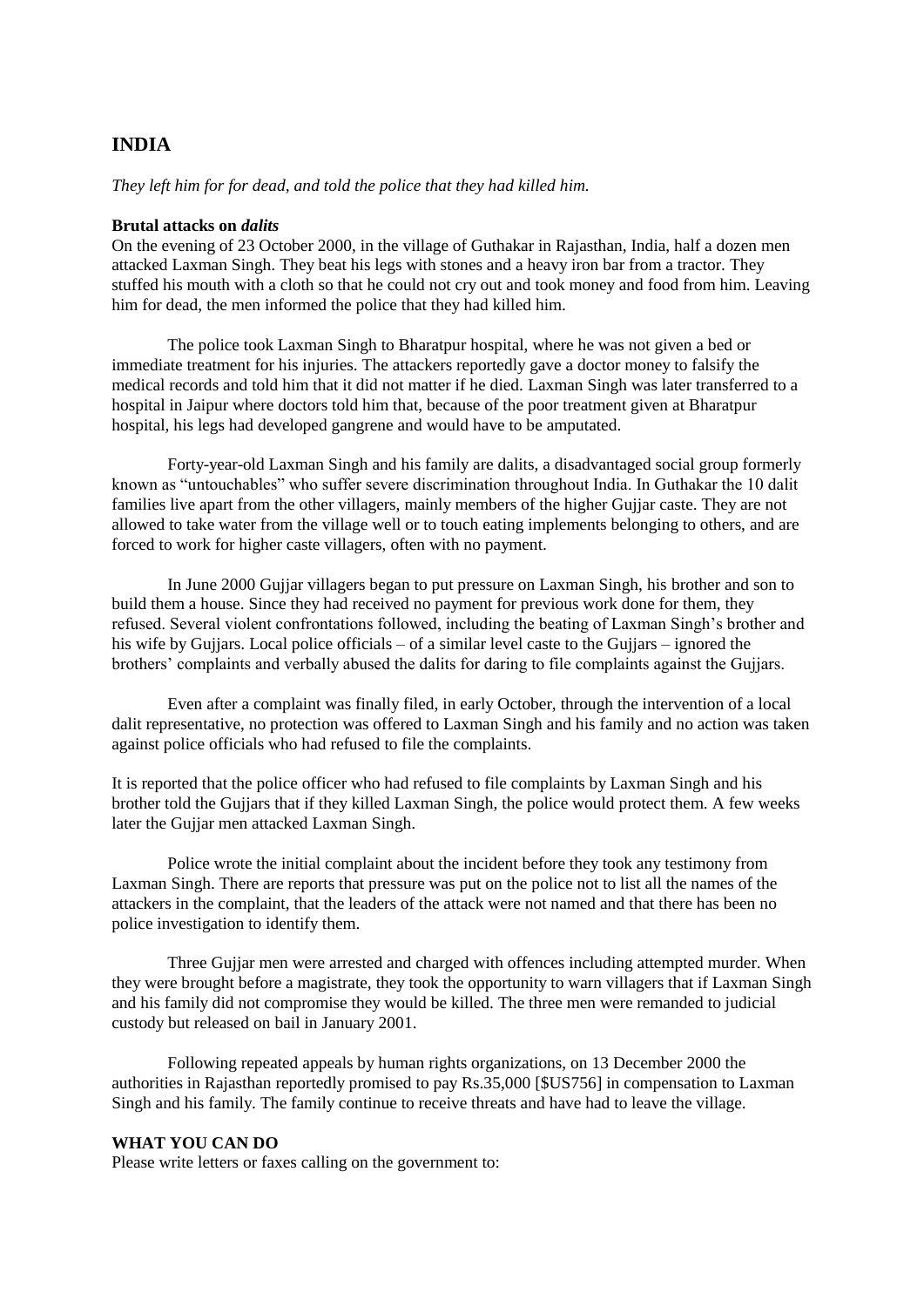\* protect the rights of all people, without distinction, exclusion, restriction or preference based on race, colour, descent or national or ethnic origin, including members of the dalit community \*ensure that all those responsible for the attacks on Laxman Singh, a dalit, and his brother are brought to justice and, if found guilty, receive appropriate penalties

\* investigate all reports of the connivance of police and other agents of the state in discrimination against dalits, take action against those found guilty, and pay compensation to the victims \*make a declaration under Article 14 of the International Convention on All Forms of Racial Discrimination to permit individuals to complain to the Committee on the Elimination of Racial Discrimination

Address your letters and faxes to:

Mr A.B. Vajpayee, Prime Minister of India, Office of the Prime Minister, South Block, New Delhi 110 001, India Fax: + 91 11 301 6857

Mr Jaswant Singh, Minister of External Affairs, Ministry of External Affairs, South Block, New Delhi 110 001, India

Fax: + 91 11 301 0700/301 0680

Above and front: Laxman Singh recovering in hospital. © AI

# **ISRAEL**

*"In normal circumstances, the police serve the people; they do not kill them"* The father of Asil Hassan 'Asleh, who was killed by a police bullet on 2 October 2000

## **Excessive force used on demonstrators**

On 2 October 2000 Asil Hassan 'Asleh, a 17-year-old Palestinian boy, joined a demonstration in his village of Arrabeh, Israel. The demonstrators were protesting at the killing by Israeli security services of more than 20 Palestinians, and the injury of over a thousand more, at demonstrations and riots throughout Israel and the Occupied Territories over the previous four days.

Around 200 demonstrators gathered in Arrabeh and marched out of the village to a location symbolic of the village's confiscated lands, in olive orchards near a rubbish dump. It was a place where demonstrators posed no danger to life or property. Yet police, army and special forces charged the demonstrators, firing rubber-coated metal bullets and live ammunition as they scattered. Asil 'Asleh and another young man, Ala Khaled Nassar, were killed.

Witnesses say they saw Asil 'Asleh chased and beaten to the ground by security forces and that he was shot in the neck at close range.

The car in which he was transported to hospital was delayed at several police checkpoints. When he arrived at hospital doctors tried to operate, but he could not be saved.

Asil 'Asleh had been an active member of "Seeds of Peace", an international group which worked for Jewish-Arab friendship. The death of this young man is just one example of the excessive use of force by the Israeli security services against Palestinian demonstrators in the days after 29 September 2000, when five people were killed after police charged demonstrators at the Al-Aqsa mosque in Jerusalem.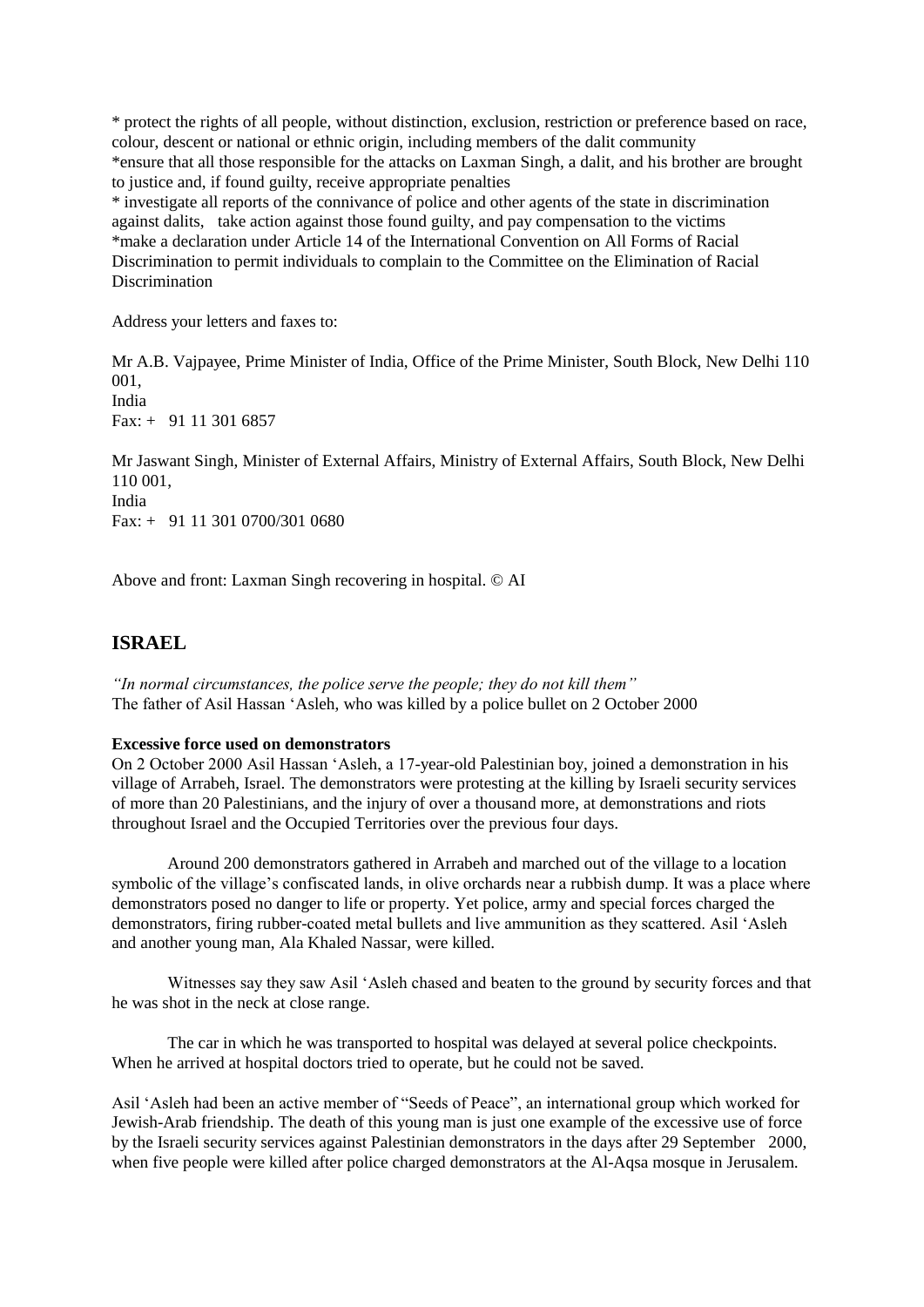During the demonstrations that took place in over 30 towns and villages throughout Israel, 13 Palestinians were killed and hundreds wounded.

Although in the Occupied Territories (where Israeli security forces have killed more than 350 Palestinians since 29 September 2000) Palestinians have used firearms, the demonstrators in Israel and East Jerusalem were armed with nothing more than stones. Demonstrations which were not opposed by the police passed off peacefully, without loss of life. Yet, in other cases, the police met demonstrators with force, which rapidly escalated to the firing of lethal rubber-coated metal bullets and live ammunition, often without attempting to use non-lethal means of dispersal. Amnesty International investigators, including a former senior UK police officer who specialized in riot policing, found that Israeli security services contravened United Nations standards by firing at demonstrators when no lives were in imminent danger.

The Israeli security forces' ability to police violent demonstrations without the use of firearms is shown in their policing of demonstrations by Jewish groups. Tal Etlinger, of the Border Police patrol unit, told the Israeli newspaper *Yedioth Ahronoth*, "We handle Jewish riots differently. When such a demonstration takes place, it is obvious from the start that we do not bring our guns along. Those are our instructions."

Following the killing of the 13 Palestinian citizens of Israel during the demonstrations after 29 September 2000, the Israeli police did not carry out investigations into how they came to be killed. It took nearly two months of protests throughout Israel by Palestinian citizens of Israel and civil rights groups before the Israeli Government eventually set up a judicial Commission of Inquiry into the killings.

## **WHAT YOU CAN DO**

Please send letters or faxes urging the government to:

\* protect the rights of all people, without distinction, exclusion, restriction or preference based on race, colour, descent or national or ethnic origin

\* ensure that the death of Asil 'Asleh is fully and impartially investigated and that, if it is shown that he was unlawfully killed, those responsible be brought to justice

\* end discriminatory policing of Palestinian demonstrations

\* make a declaration under Article 14 of the International Convention on the Elimination of All Forms of Racial Discrimination permitting individuals to complain to the Committee on the Elimination of Racial Discrimination

Send your letters or faxes to:

Ariel Sharon, Prime Minister, Office of the Prime Minister, 3 Kaplan Street, PO Box 187, Kiryat Ben-Gurion, Jerusalem 91919, Israel Fax: + 972 2 651 2631

Moshe Katsav, President of the State of Israel, The Office of the President, Hanassi Street, Jerusalem 92188, Israel Fax: + 972 2 561 0037

Front: Asil 'Asleh with friend's at a "Seeds of Peace" camp. Above: The last photograph taken of Asil, with his cousin's daughter ©

# **MEXICO**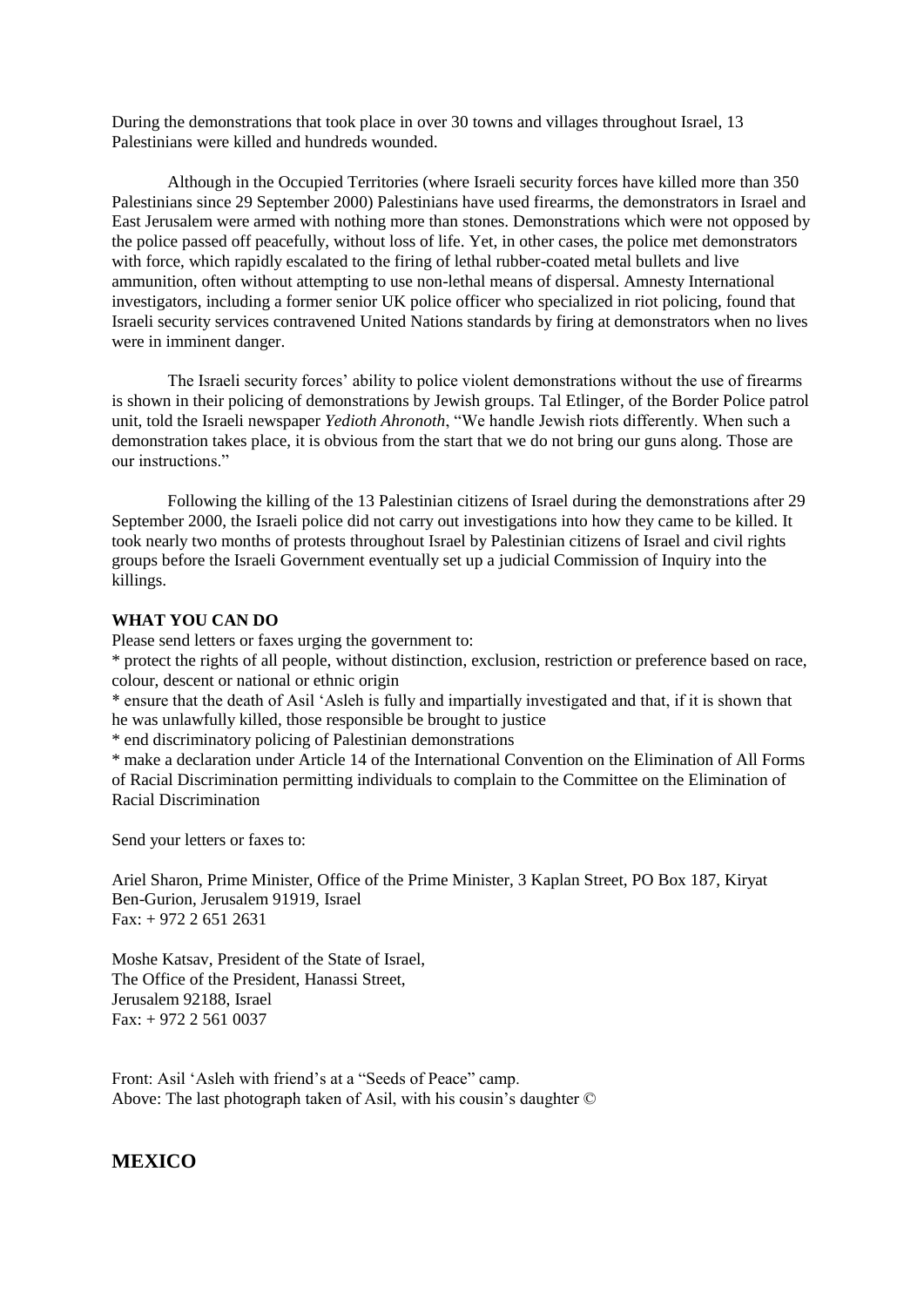*Security forces ransacked houses, stealing possessions and creating a climate of fear among the population.*

#### **Indigenous activists attacked**

On 5 September 1999, in Oaxaca, southern Mexico, Juan Cruz López was shot in the back. His friend, Joel Díaz López, filed a complaint with the police and on returning to his house found a group of armed men who fired four shots, one of which struck him. Although seriously injured, both men survived. In both cases the assailants were thought to be supporters of the Institutional Revolutionary Party, PRI, the ruling party of Mexico until December 2000.

Juan Cruz López and Joel Díaz López are members of the Committee for the Defence of Indigenous Customs, an organization established in the community of Santiago Xanica, Oaxaca state, to promote and protect indigenous rights. Although the ground-breaking Law of Indigenous Customs was passed in the state of Oaxaca in 1998, indigenous people are often denied their rights in practice. There have been persistent reports of the security forces perpetrating human rights violations, mainly against members of the indigenous population.

Over the last two years, inhabitants of Santiago Xanica have developed high levels of community organization and have made broad links with other indigenous groups in order to peacefully defend their rights. This activism has been met with violence and intimidation, reportedly at the hands of the military, police and supporters of the PRI.

Juan Cruz López and Joel Díaz López were two of six members of the Committee for the Defence of Indigenous Customs to be attacked between April 1999 and January 2000, reportedly by PRI supporters.

Members of another local indigenous group, the Popular Indigenous Council of Oaxaca, have also experienced many incidents of harassment and death threats.

On 1 December 2000 a new government, led by President Vicente Fox Quesada of the National Action Party, took office in Mexico, ousting the PRI after more than 70 years in power. The new President has pledged to fully respect the rights of the indigenous people of Mexico. However, the governorship of Oaxaca remains in the hands of the PRI. In many parts of the state the PRI reportedly continues to play an important role in protecting those responsible for human rights violations, allowing perpetrators to continue committing crimes with impunity.

In early January 2001 the military and police increased their presence in the region of Santiago Xanica, supported, according to reports, by an armed civilian group allied to the PRI. On 3 January soldiers began to intimidate and interrogate people from the community, asking for information about members of the Committee for the Defence of Indigenous Customs. Soldiers also ransacked a number of houses in the neighbouring community of San Lovene, stealing possessions and creating a climate of fear among the population.

The authorities have failed to take effective steps in response to numerous official complaints and as a result tensions are high, threatening further violations. Nearby communities fear that they may be targeted next. Amnesty International is concerned for the safety of all of them.

Such racial discrimination is not limited to southern Mexico. Amnesty International receives reports of human rights violations against indigenous people throughout Mexico.

#### **WHAT YOU CAN DO**

Please send letters or faxes urging the government to:

\* protect the rights of all people, without distinction, exclusion, restriction or preference based on race, colour, descent or national or ethnic origin, including members of indigenous groups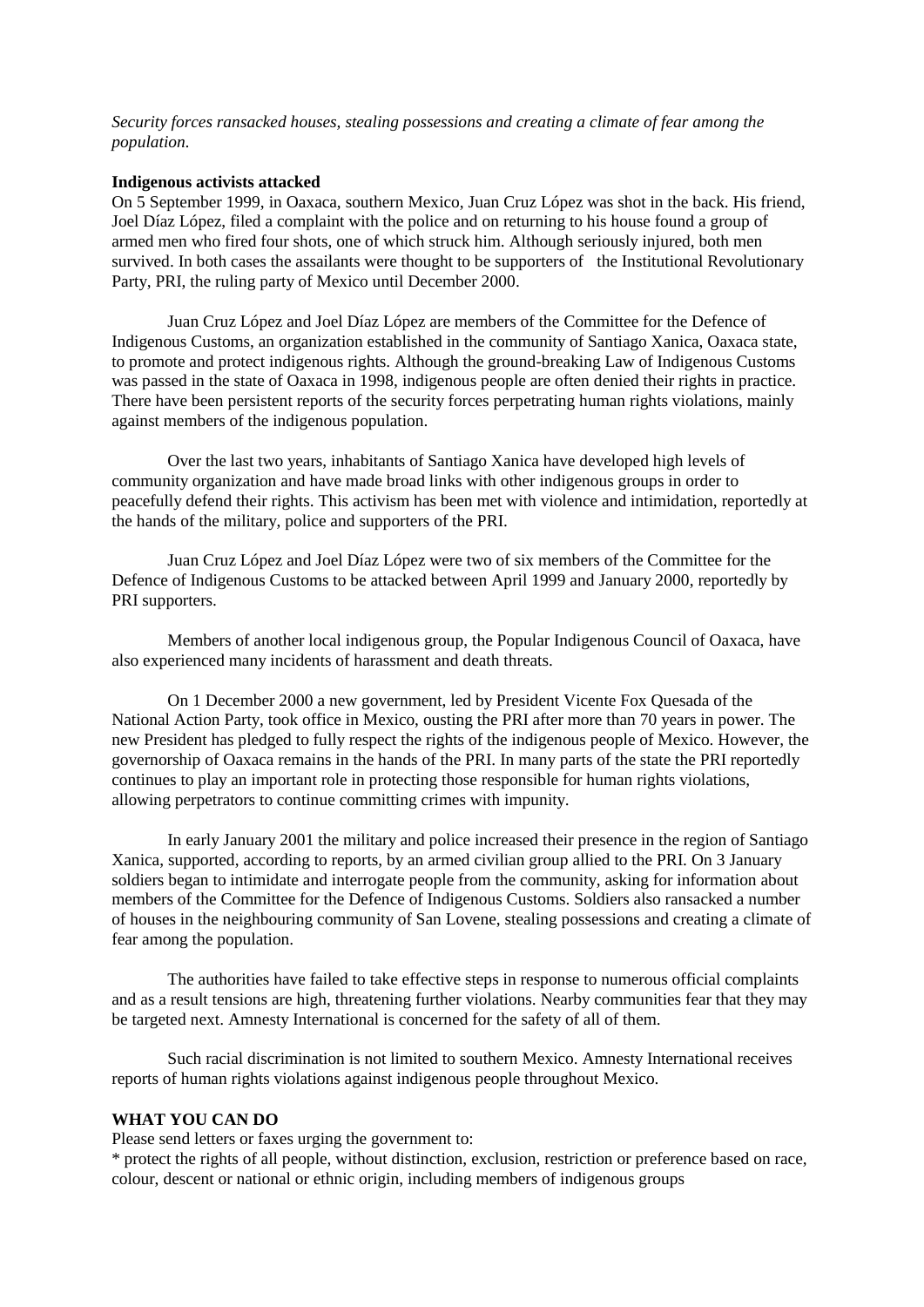\* carry out prompt, full and impartial investigations into the shootings of Juan Cruz López and Joel Díaz López, members of a local indigenous group, and the incidents of military harassment in January 2001, make public the results, and bring those responsible to justice

\* guarantee the safety of the inhabitants of Santiago Xanica and neighbouring communities, and particularly members of the Committee for the Defence of Indigenous Customs, ensuring that they are able to freely exercise their rights without risk of intimidation

\* make a declaration under Article 14 of the International Convention on the Elimination of All Forms of Racial Discrimination to permit individuals to complain to the Committee on the Elimination of Racial Discrimination

Address your letters or faxes to:

Lic. Vicente Fox Quesada, Presidente de los Estados Unidos Mexicanos, Palacio Nacional, Patio de Honor, Primer piso, Col. Centro, México D.F. 06067 México Fax: + 52 5 277 2376 /515 5729 Lic. José Murat Casab, Gobernador del Estado de Oaxaca, Palacio de Gobierno, Bustamente s/n, Oaxaca 68000 México Fax: + 529 516 3737

Above and front: Meeting on indigenous rights held in Santiago Xanica and attended by people from neighbouring communities, February 2000. © Private

# **MYANMAR**

*"I thought I was crazy, I could not cry, I could not speak, I could not eat.*  My whole family was crying and leaving the village."

#### **Driven from their lands, forced into labour**

"He was taken out of the village and beaten severely so he became unconscious. The troops beheaded him and left the dead body on the spot. The people did not dare collect the dead body but could only look. The troops put mines around the body. They [the villagers] could not retrieve it. I left the next day. I thought I might face the same fate myself... I thought I was crazy, I could not cry, I could not speak, I could not eat. My whole family was crying and leaving the village."

A Karen refugee in Thailand describes the extrajudicial execution of her brother, for allegedly passing information to an armed opposition group. It was the final episode in a series of events that led her to flee her home in the Papun District of the Kayin State, Myanmar.

The woman, whose name has been witheld to prevent reprisals should she return to Myanmar, told Amnesty International how a month before her brother's death, troops arrived in her village demanding 20 porters. Such forced labour is a regular occurrence in the region, where men, women and even children can be forced to work for the military for days at a time, receiving no pay and having to leave their farms unattended. Anyone who refuses or cannot manage the arduous workload risks being beaten or killed. The woman described how she saw the troops open fire on students leaving the village Bible school, killing a 16-year-old boy and an 18-year-old woman.

The woman who described this is just one of approximately 110,000 Karen refugees in Thailand who have fled the brutal methods of the Myanmar army's counter-insurgency campaigns against ethnic minority armed opposition groups.

Some were forced out of their villages by the army and had been living in the forest, unable to farm, at risk of malnutrition and disease, and under the constant fear of being shot by the military because they occupied "black spots" where insurgents were allegedly active. Others fled their homes to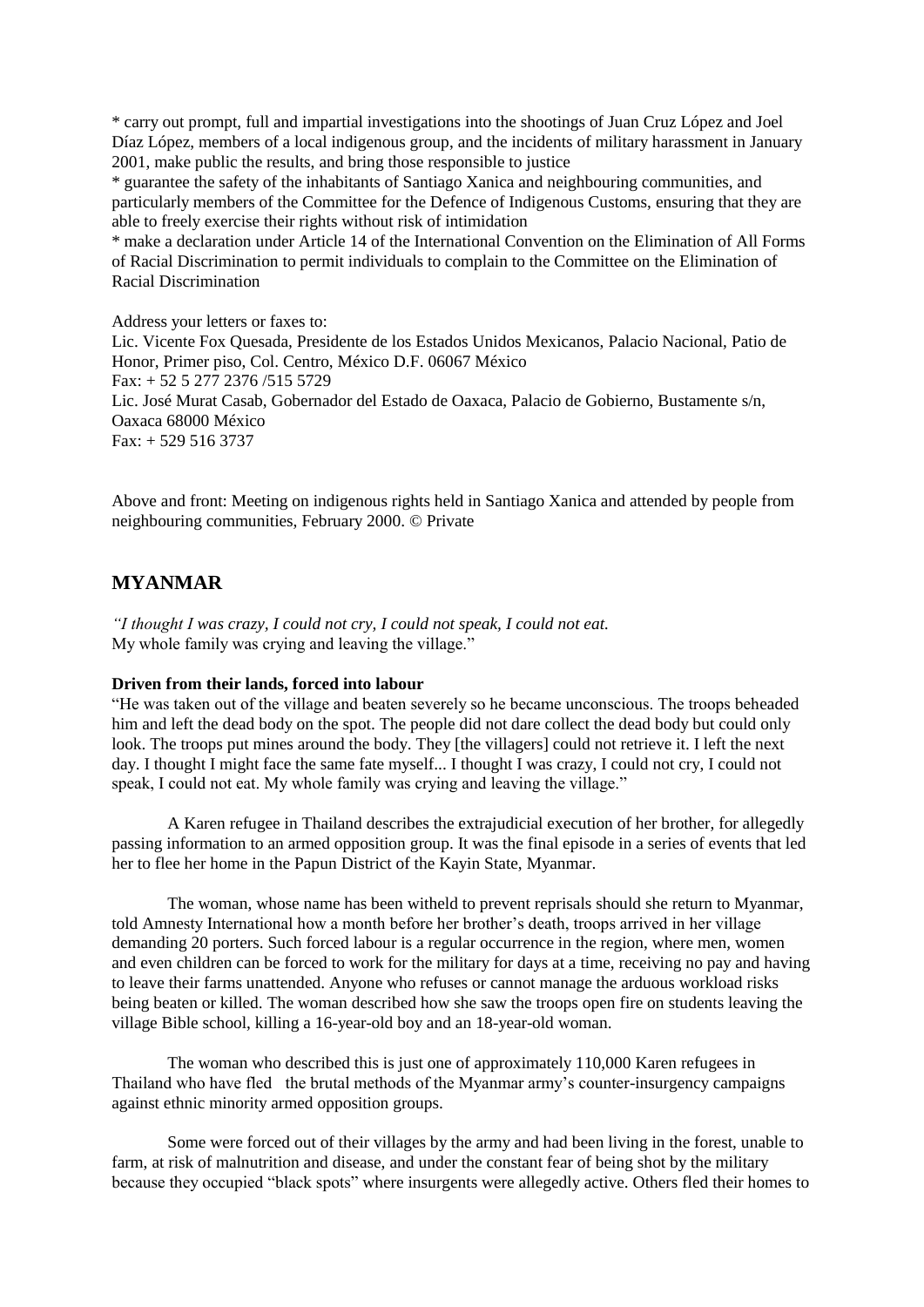escape village burnings, the military's constant demand for forced labour, looting of food and supplies and extrajudicial killings. They have lost their land, their homes, and their possessions. Mostly subsistence rice farmers living in small settlements, they were victimized simply because of their ethnic origin or perceived political beliefs.

According to Myanmar's military government there are 135 "national races" in the country, including the Karen people. The ruling Burman authorities claim that they are striving to "...preserve and understand the culture and good traditions of the national races...". Yet non-Burman ethnic minorities such as the Karen people are suffering human rights violations, including forced relocations, forced labour, torture and ill-treatment, and extrajudicial executions, on a massive scale.

## **WHAT YOU CAN DO**

Please send letters or faxes urging the government to:

\* protect the rights of all people, without distinction, exclusion, restriction or preference based on race, colour, descent or national or ethnic origin, including members of the Karen ethnic minority

\* take all necessary steps to put an end to human rights violations against members of ethnic minorities in Myanmar, and to ensure that their fundamental rights are respected and upheld

\* investigate allegations of human rights violations against ethnic minorities and bring those found responsible to justice

\* ratify the International Convention on the Elimination of All Forms of Racial Discrimination and make a declaration under Article 14 of the Convention to permit individuals to complain to the Committee on the Elimination of Racial Discrimination

Address your letters or faxes to:

Lieutenant General Khin Nyunt, Secretary 1, State Peace and Development Council, c/o Ministry of Defence, Signal Pagoda Road, Dagon Post Office, Yangon, Union of Myanmar  $Fax: + 951222950$ 

Colonel Hla Min, Office of Strategic Studies, Department of International Affairs, c/o Ministry of Defence, Signal Pagoda Road, Dagon Post Office, Yangon, Union of Myanmar Fax:  $+ 951222950$ 

Above: Karen refugee. © Ben Bohane Front: Myanmar refugee in Thailand © Aung Myo Min

# **SAUDI ARABIA**

*"The officer put his shoe in my mouth, beat me up, put me in a cell, and did not allow any visits. He threatened me with worse treatment if I refused to agree to the confession in court. Under these circumstances I ratified the confession in the hope that someone would listen to me in court."* Abdul-Karim al-Naqshabandi, a Syrian man executed in Saudi Arabia for "witchcraft"

## **Migrant worker at risk of execution**

Somewhere in Saudi Arabia, Sit Zainab binti Duhri Rupa sits in jail. The 32-year-old migrant worker from Indonesia is alleged to have "confessed" to the murder of her employer under police interrogation. The crime carries the penalty of execution by beheading. According to reports, police suspect that she is psychologically ill.

After her arrest in September 1999, Sit Zainab binti Duhri Rupa was not given access to Indonesian embassy representatives for at least 11 months. She has been allowed no contact with a lawyer, her family, or friends. No information is available about any trial that may have taken place. If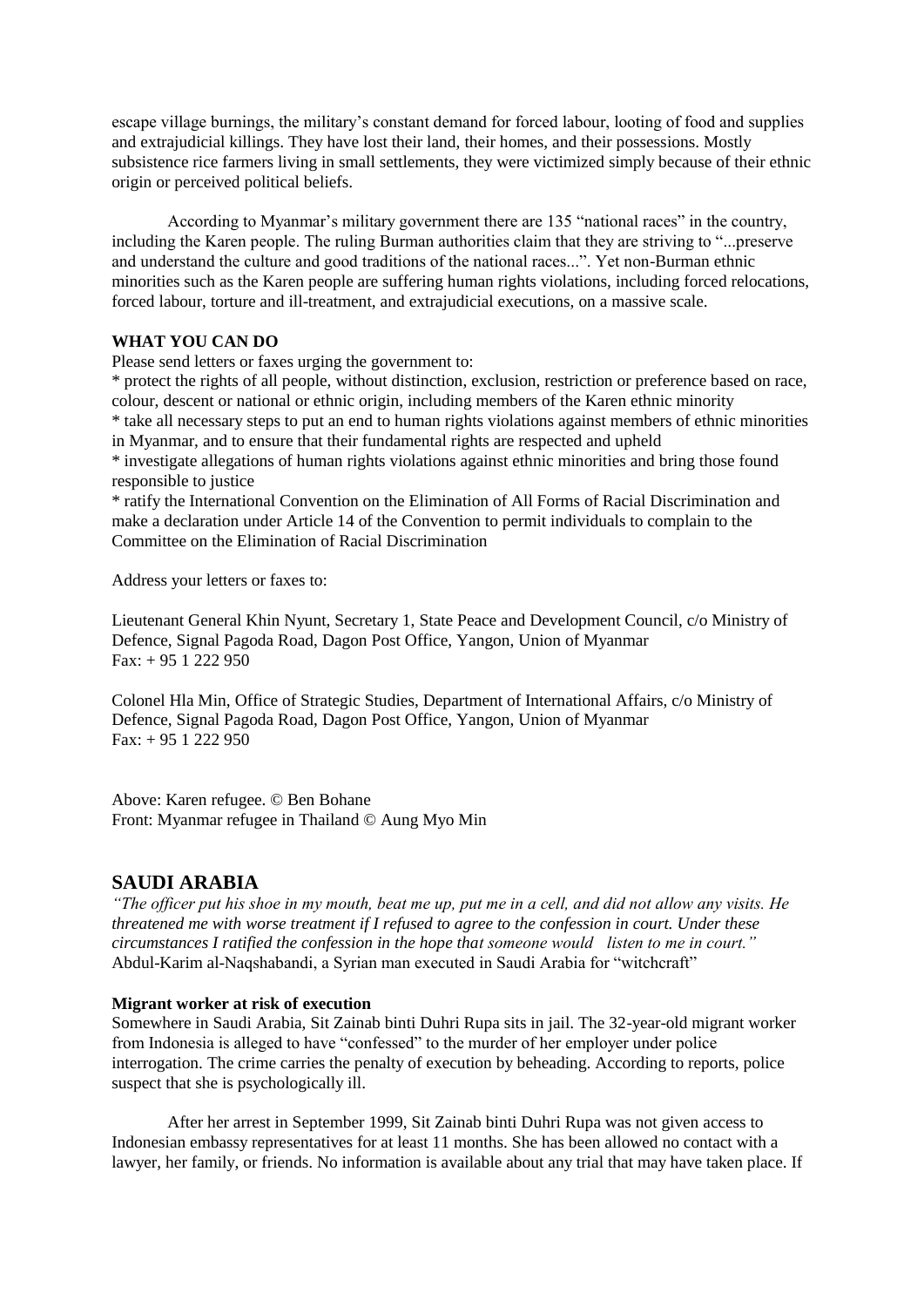there was a trial, it would probably have taken place in secret, following summary proceedings, and she would have had no legal representation.

Sit Zainab binti Duhri Rupa is one of the millions of foreign nationals who make up 60 to 80 per cent of the Saudi Arabian workforce. Most, like her, are from developing countries in Africa or Asia. The opportunity to work in Saudi Arabia offers workers a chance to escape from poverty and provide their families with a better future. Yet with that opportunity come terrible risks. Many migrant workers suffer at the hands of their employers, on whom they are completely dependent. Some are not paid. Some are beaten. Some are raped. Forbidden to change jobs or travel from the place where they work, they have little chance of escape and no one to turn to for help.

But it is not just at the hands of private individuals that migrant workers suffer abuse and discrimination. Those who come into contact with the Saudi Arabian criminal justice system are particularly vulnerable.

Many of those arrested suffer torture and ill-treatment in detention. They may be tricked or physically coerced into signing a statement which they do not understand.

Denied access to a lawyer and usually to representatives from the embassy of their home country, friends or family who might help them, they are frequently convicted and sentenced after secret and summary trials. Almost all of them lack support to seek commutation or reduction of their sentence. As a result they are more likely than Saudi Arabians to be denied justice and be imprisoned or subject to flogging, limb amputation or execution as punishment after an unfair trial.

Sit Zainab binti Duhri Rupa's situation is perilous. On 19 June 2000 another Indonesian domestic worker, Warni Samiran Awdi, was executed on charges of murdering her employer. Hers was one of 123 executions recorded by Amnesty International in Saudi Arabia in 2000, of which 71 were of foreign nationals. Amnesty International fears that unless sufficient pressure is put on authorities, Sit Zainab binti Duhri Rupa is at imminent risk of execution.

## **WHAT YOU CAN DO**

Please send letters, faxes or telegrams urging the government to:

\*protect the rights of all people, without distinction, exclusion, restriction or preference based on race, colour, descent or national or ethnic origin, including foreign workers

\* give assurances that Sit Zainab binti Duhri Rupa will not be sentenced to death and executed

\* allow Sit Zainab binti Duhri Rupa immediate access to lawyers, family and medical attention

\* ensure that she is tried in proceedings that meet international standards of fairness

\* make a declaration under Article 14 of the International Convention on the Elimination of All Forms of Racial Discrimination to permit individuals to complain to the Committee on the Elimination of Racial Discrimination

Address your letters, faxes or telegrams to:

His Majesty King Fahd bin 'Abdul 'Aziz al-Saud, Office of His Majesty The King, Royal Court, Riyadh,

Telegram: H.M. King Fahd, Riyadh, Saudi Arabia

His Excellency Dr Abdullah bin Muhammad bin Ibrahim al-Sheikh, Minister of Justice, Ministry of Justice, University Street, Riyadh 11137, Saudi Arabia  $Fax: + 966$  1 401 1741

Left and front: Sit Zainab binti Duhri Rupa. © Documentation of CIMW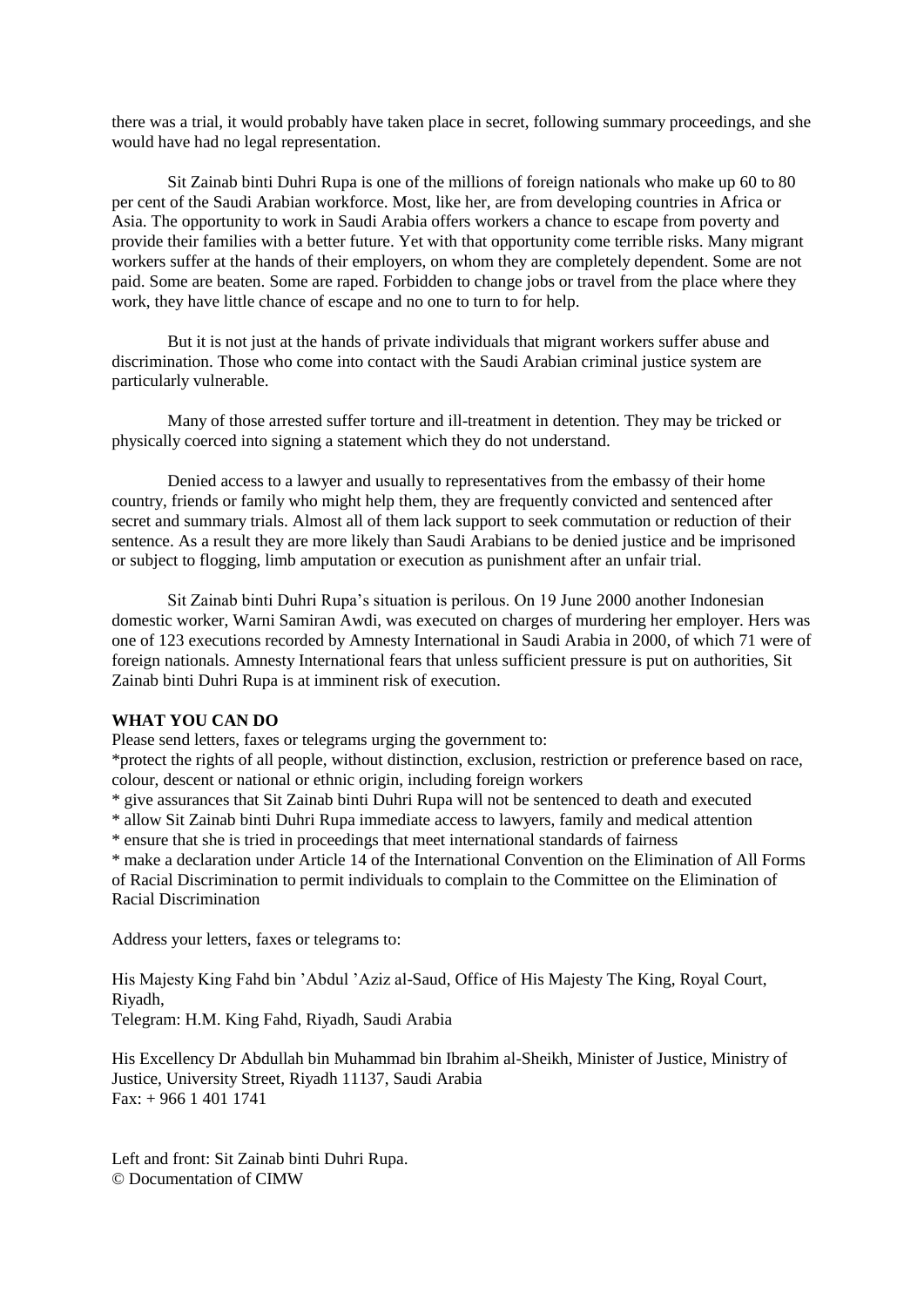# **UNITED STATES OF AMERICA**

*"It was the practice of the prosecutors in Clark County to attempt to remove all African-American jurors in cases in which the defendant was African-American"*

## **Racism and the death penalty**

Thomas Nevius, 45 in April 2001, has been on death row in the state of Nevada for nearly 19 years. He was convicted of shooting dead David Kinnamon during a burglary of his apartment in Las Vegas in July 1980.

Thomas Nevius is African-American. David Kinnamon was white. At the 1982 trial, the judge, the defence lawyer and the prosecutor were all white. So, too, was the jury. An all-white jury was formed after the Clark County prosecutor removed all four black and both Hispanic jurors during jury selection using "peremptory strikes", the right to exclude jurors without giving a reason.

At a hearing after the trial, the prosecutor attempted to defend his actions, but appeared to confirm that he excluded African-Americans from juries as a matter of course out of a "fear" that black jurors would sympathize with black defendants. He admitted that, "I think that it's impossible for me to separate the reasons that I excused them... from the fact that they were black".

A former prosecutor in the Clark County District Attorney's office and a subsequent member of the Board of Regents of the University of Nevada has said that, until 1986, "it was the practice of the prosecutors in Clark County to attempt to remove all African-American jurors in cases in which the defendant was African-American." Other lawyers have signed affidavits making the same claim.

Thomas Nevius's trial lawyer alleged under oath that the prosecutor said to him after the trial, "You didn't think I wanted all those niggers on my jury did you?" The prosecutor has stated that he cannot remember making this comment, but states that if he did it was in response to the defence lawyer's own use of the term "niggers" in a question about the state's use of peremptory challenges. Without holding an evidentiary hearing, the Nevada Supreme Court ruled that the allegations were not credible – thereby suggesting that the defence lawyer, who is now an administrative law judge, committed perjury – and upheld the conviction and death sentence of Thomas Nevius.

In 1998, the Chief Justice of the Nevada Supreme Court broke ranks from the majority and dissented in the Nevius case: "What this case is really about is whether Nevius, a black man, must go to his death by verdict of a jury that was chosen in a manner that appears to have involved the deliberate exclusion of jury members of his race... I think that it is time at last that this court put a stop to what is seen by some as rampant racial bias in the criminal justice system in this state."

Thomas Nevius, a mentally disabled man with an IQ of 68 whose background is one of appalling poverty and deprivation, remains on death row with a clemency hearing set for 11 April 2001.

The history of the death penalty in the USA is one of racist use, and race still plays a key role in who is sentenced to death.